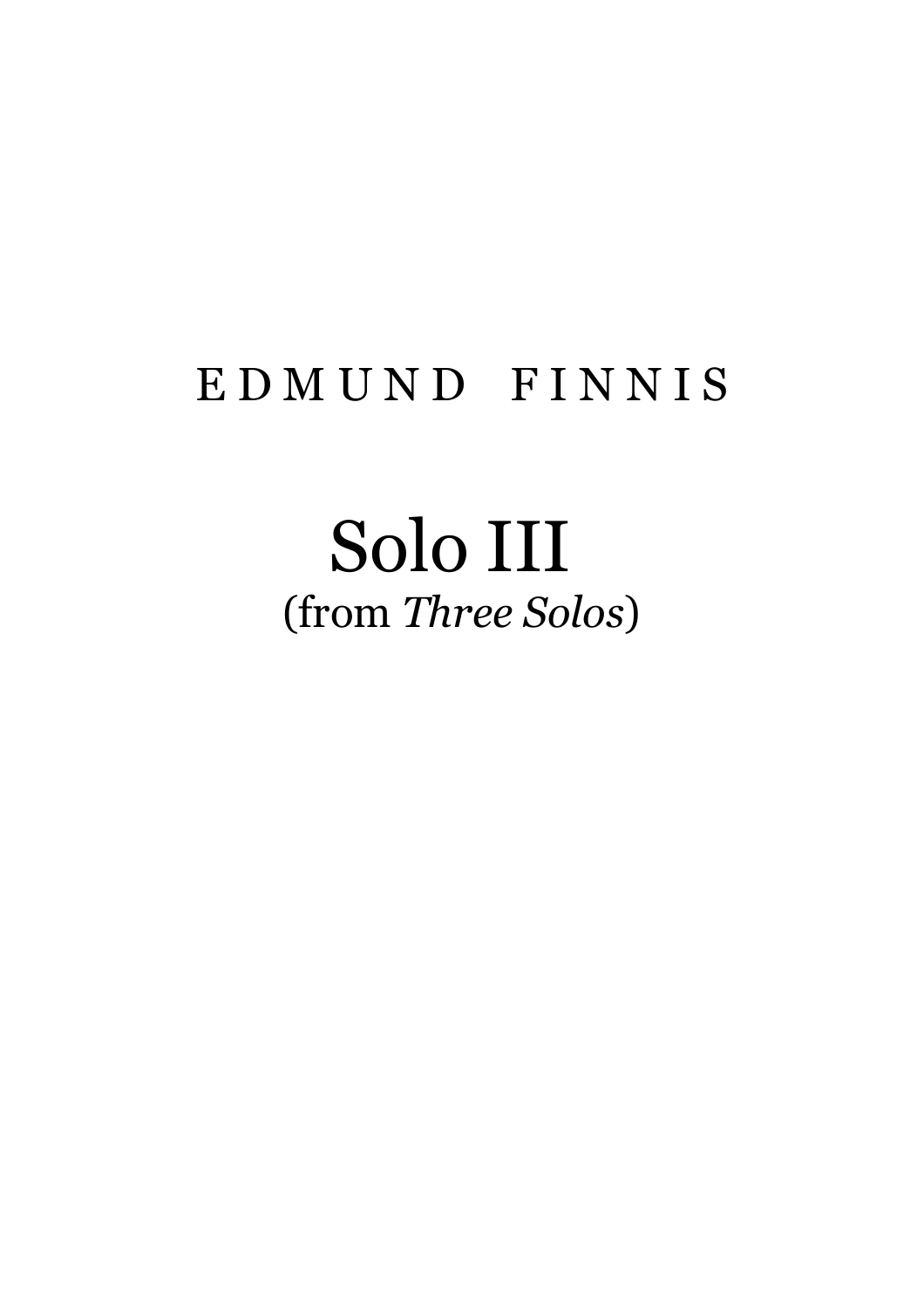'Solo III' is the third movement of *Three Solos.*

*Three Solos* was commissioned by the London Sinfonietta with the support of Lark Music, and was premiered online by Tim Gill on 15 April 2020.

> © 2020 by Edmund Finnis All rights reserved.